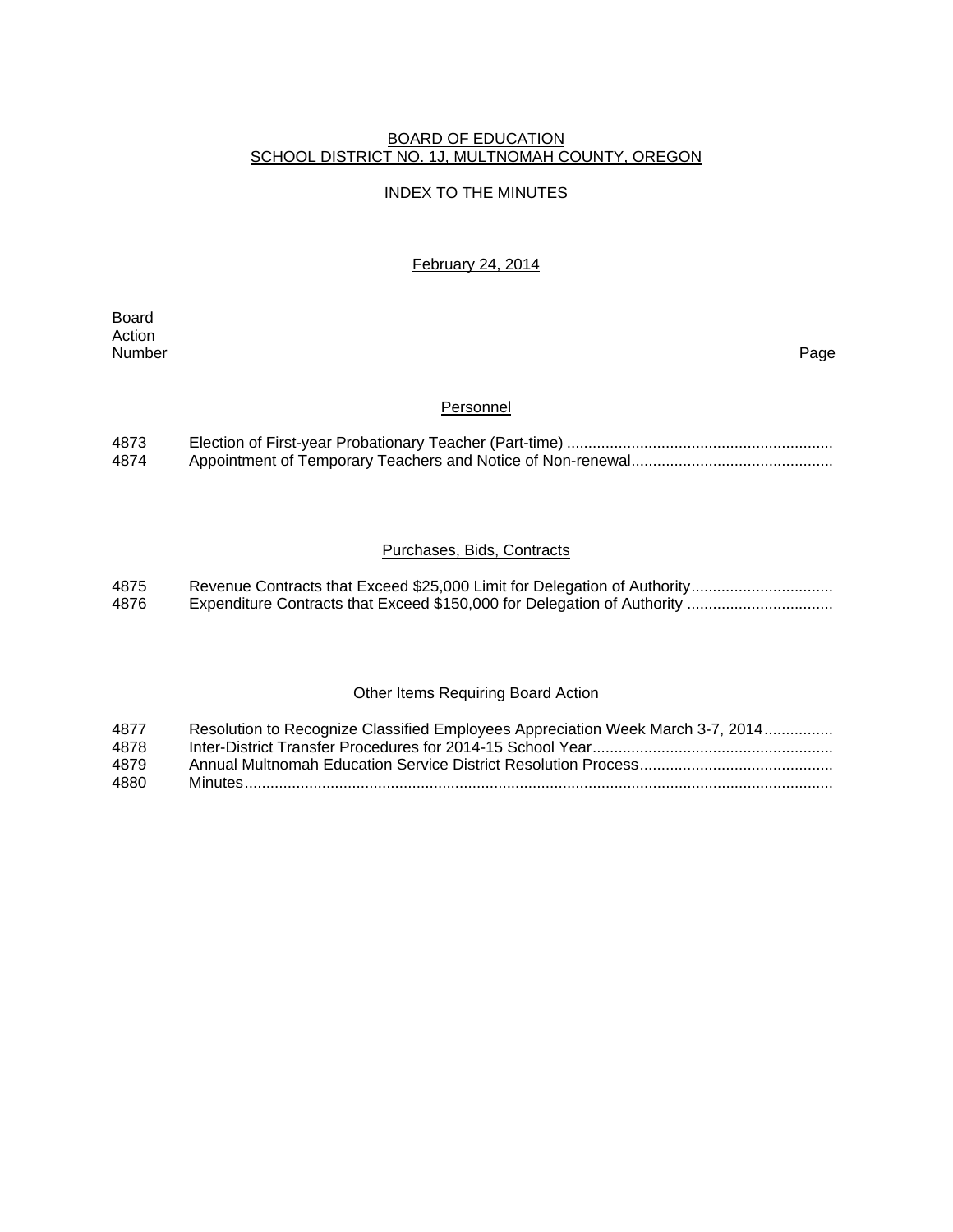## OFFICE OF THE BOARD OF EDUCATION SCHOOL DISTRICT NO. 1J, MULTNOMAH COUNTY, OREGON BLANCHARD EDUCATION SERVICE CENTER PORTLAND, OREGON

The Regular Meeting of the Board of Education came to order at 6:00pm at the call of Co-Chair Pam Knowles in the Board Auditorium of the Blanchard Education Service Center, 501 N. Dixon St, Portland, Oregon.

There were present: Pam Knowles, Co-Chair Ruth Adkins Bobbie Regan – *absent* Tom Koehler Steve Buel Matt Morton Greg Belisle, Co-Chair

Andrew Davidson, Student Representative

Staff Carole Smith, Superintendent Caren Huson, Board Clerk

## **CLASSIFIED EMPLOYEE APPRECIATION**

The Board and Superintendent Smith acknowledged the importance of PPS Classified Employees.

#### **SUPERINTENDENT'S REPORT**

Superintendent Smith acknowledged both the PAT and PPS bargaining teams as a tentative agreement was reached the previous week. She appreciated everyone's patience during the ten months of bargaining. Superintendent Smith: recognized the PPS high school constitution teams who won the top three state awards; recognized the Wilson High School Cheerleaders and the Wilson and Franklin High School swim teams, all of which won regionals; congratulated Benson High School on its 94<sup>th</sup> Tech Show; and, reported that school choice lottery for high schools finished up the previous week.

#### **STUDENT TESTIMONY**

Cheat'n Prakash stated that he played four years of soccer at Benson, and that the experience had been great. He also played two years of football. In sports, you are accepted by everyone on the team as a friend of the family, and sports gives every kid a way to express themselves outside their classes.

Lupe Urbano, Benson student, commented that sports increases grades and attendance and offers college scholarships.

Jocelyn Bautista, Benson student, stated that sports have been a big part of her life and she would be lost if Benson sports went away. The Coach has helped her so much. You're part of a family when you are part of a team. Sports help her physically and mentally and are a good way to relieve stress.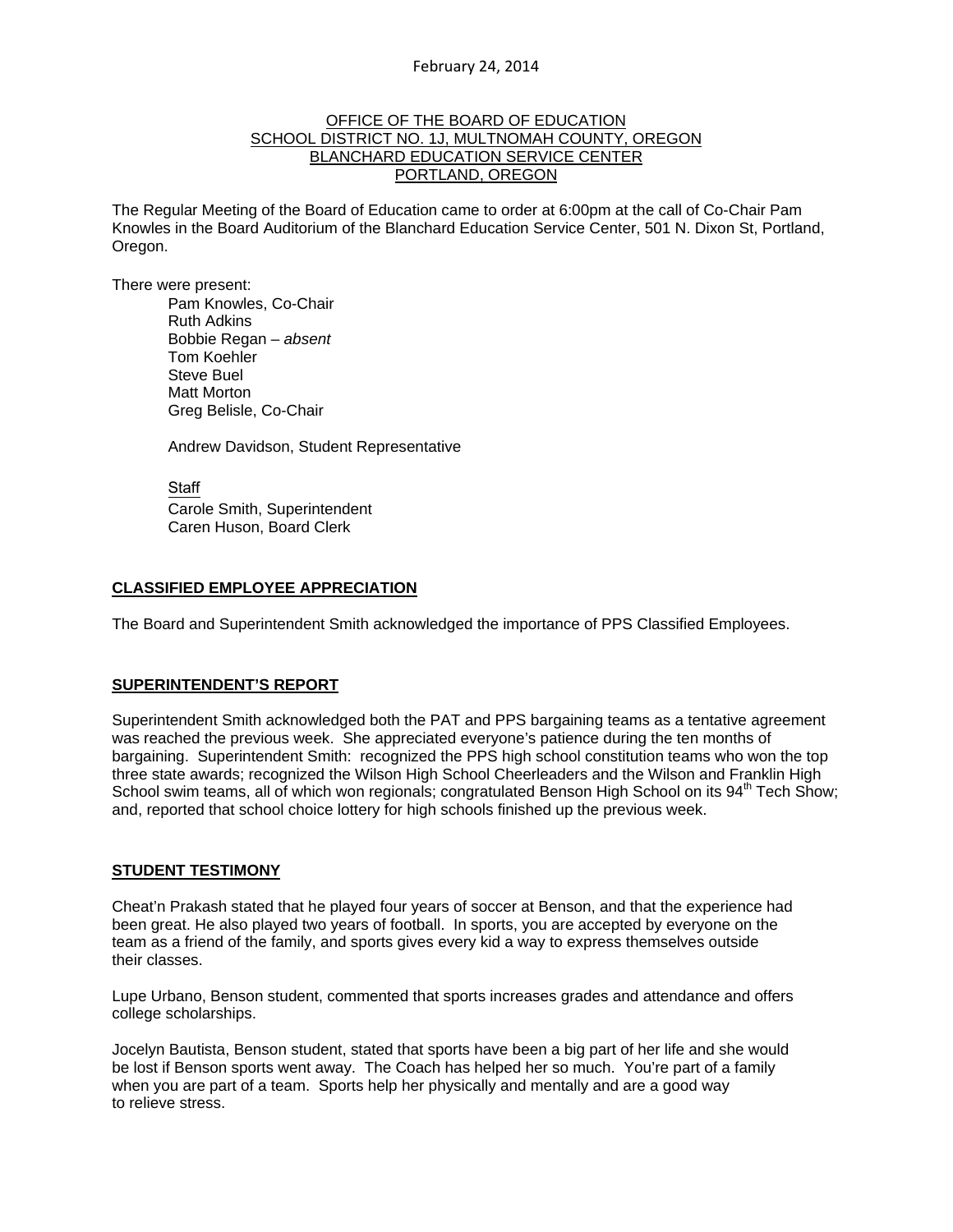## **STUDENT REPRESENTATIVE REPORT**

Student Representative Davidson read from his report which included the following topics: the Benson students who spoke, the tentative teachers' contract agreement, averting a strike, and underfunding for schools.

#### **PUBLIC COMMENT**

Greg Burrill stated that he has worked hard over the last two years to earn the Board's respect, but the Board has to do a better job of working together. The Board has the power to go out and seek funds and legislation, but they do not see the thousands of classrooms to witness what teachers deal with on a daily basis. Policies should not be made by people who do not teach students; you need to let the parents and teachers lead.

Katie Meyer spoke to the Benson Varsity Football program. The current recommendation is for Benson to rebuild the football program, but that could eliminate all sports at Benson. Students want a varsity football team. It is part of a complete high school experience. Delivery of CTE must be contained within a well-rounded curricula environment. Ms. Meyer asked the Board to please disregard the idea that Benson students should have to give up football. They don't have a lot of cool electives, but they gave that up because they have their CTE electives. Also, removing football from Benson does not sit well in looking through the equity lens. Equity requires them to have the opportunity to have sports.

Scott Overton of the regional PTA, thanked the Board for the tentative teachers' contract agreement. Mr. Overton reported on the importance of class size and asked the Board to develop an Educational Vision.

# **BOND ACCOUNTABILITY COMMITTEE REPORT**

Kevin Spellman, Co-Chair of the Bond Accountability Committee (BAC), reported that the Committee met on January 15<sup>th</sup> at Franklin High School and received update reports. The Summer 2013 work is complete and came in \$1 million under budget. The BAC wants more transparency on the project schedules and are concerned about the budget schedule and scope, and also concerned that the District was not following best practices to date. The BAC is hoping that the spring/summer 2014 work will be on schedule and reminded the Board that there are no shortcuts in this process. There is a risk when a schedule is compressed and phases are extended.

Director Koehler asked why the District was under budget on the 2013 roofing projects. Mr. Spellman responded that he thought the bidding environment was positive and that the projects were managed well.

Director Regan questioned if there was any update with installing solar panels on future roofing projects. Mr. Spellman responded that a partnership was underway with PGE and they are working on a plan; it's in their hands. Director Regan stated that in regards to Roosevelt, the architects were saying that they only had 6,000 square feet of CTE space to work with. The community is struggling to understand why Franklin will receive more CTE space. In addition, no one at the meeting felt 6,000 square feet was enough for CTE. Director Regan asked Superintendent Smith to step into the discussion and help with the discrepancy. Mr. Spellman responded that his fear was that the Roosevelt schematic design would come before the Board and the last thing they want is for that to be rejected.

Director Buel commented that the Roosevelt auxiliary gym had no seating proposed in it. CJ Sylvester, Chief Operating Officer, stated that that was correct; it was a practice gym and available for PE classes. Director Buel mentioned that he looks at the design with the eye of a school teacher and nothing makes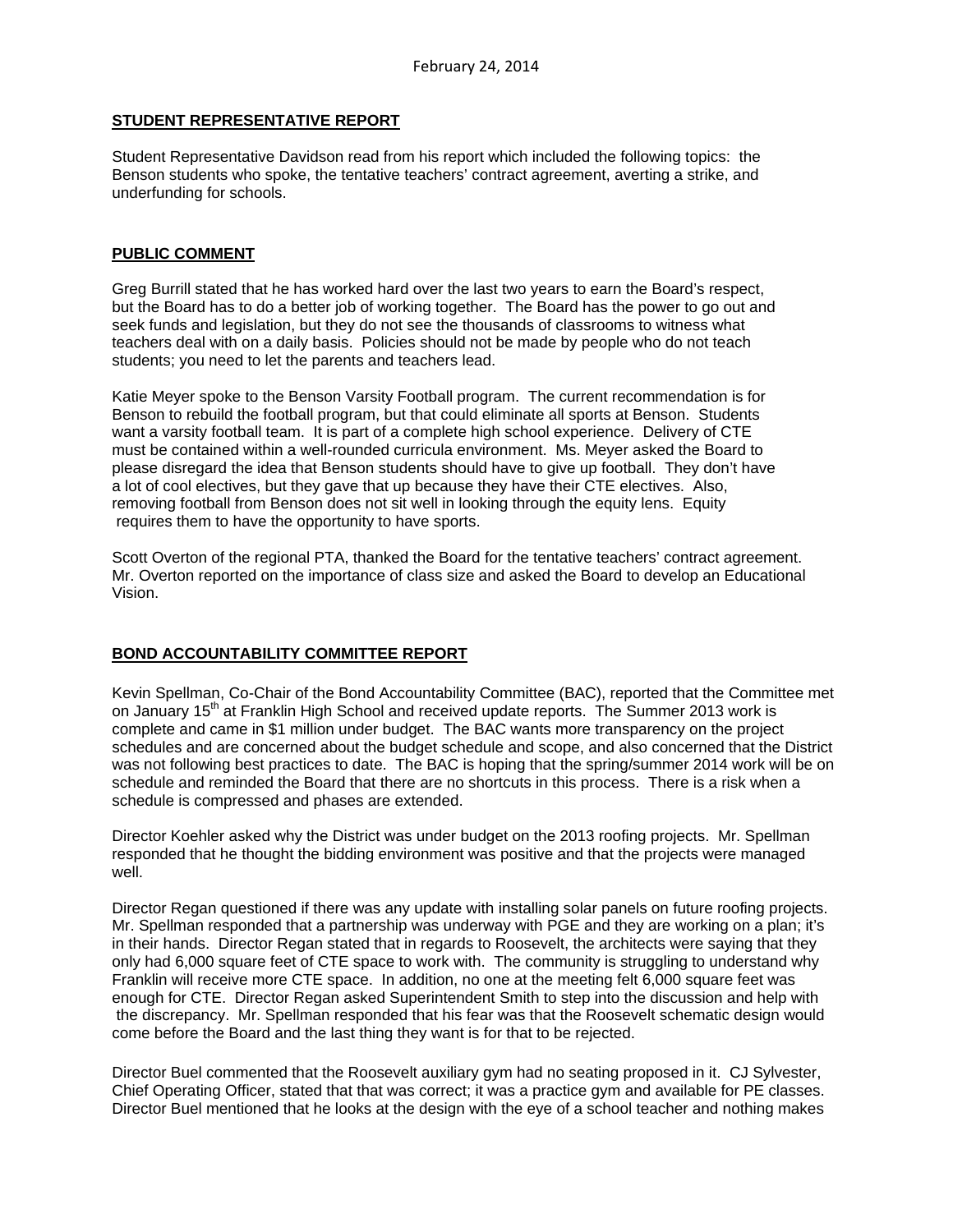sense in the design process. Roosevelt teachers have said that they do not have much input in the design process.

## **QUARTERLY CAPITAL BOND IMPROVEMENT UPDATE**

Ms. Sylvester reported on summer improvement projects for 2014 and provided a PowerPoint presentation.

Director Buel stated that the Roosevelt design did not make sense from an educational sense. Ms. Sylvester responded that staff has met with teachers and will have continuing discussions with them throughout the schematic design process. Staff has been going into the classrooms to receive teacher input. Director Buel mentioned a huge mold problem at Roosevelt and asked whether the District had a plan for that. Ms. Sylvester responded that she had not been informed of a mold problem and did not know if that was accurate, but air quality work is performed continually at the District. Director Buel requested that staff contact him in regards to the mold and maybe also send him information on the vermin problem. Director Adkins questioned at what point we will let the professionals do their work and how long will we hold these discussions because the work needs to move forward.

Director Regan asked that the Chief Academic Officer explain why so much classroom space is being set aside at Roosevelt and not enough space for CTE.

Director Buel commented that the Board needed real teacher input and discussion and not made-up discussions with teachers.

Director Koehler stated that he thought the idea of shared classrooms is going to be a real issue.

#### **OPEN ENROLLMENT**

Judy Brennan, Director of Enrollment and Transfer, explained that Open Enrollment was a statutory requirement in Oregon and that the Board must designate whether they will participate in the State's Open Enrollment Plan.

#### **BUSINESS AGENDA**

Director Buel commented on Resolution 4878, stating that we need to figure out a better system than doing it this way and that we needed a different system for hiring altogether.

Director Regan asked what the \$300,000 in the PCC IGA would be used for. Sue Ann Higgens, Chief Academic Officer, responded that the money will go to the on-going expansion of tuition share with PCC for students at Jefferson High School who are taking advantage of the dual credit courses at PCC.

# **ADJOURN**

Co-Chair Knowles adjourned the meeting at 7:55pm.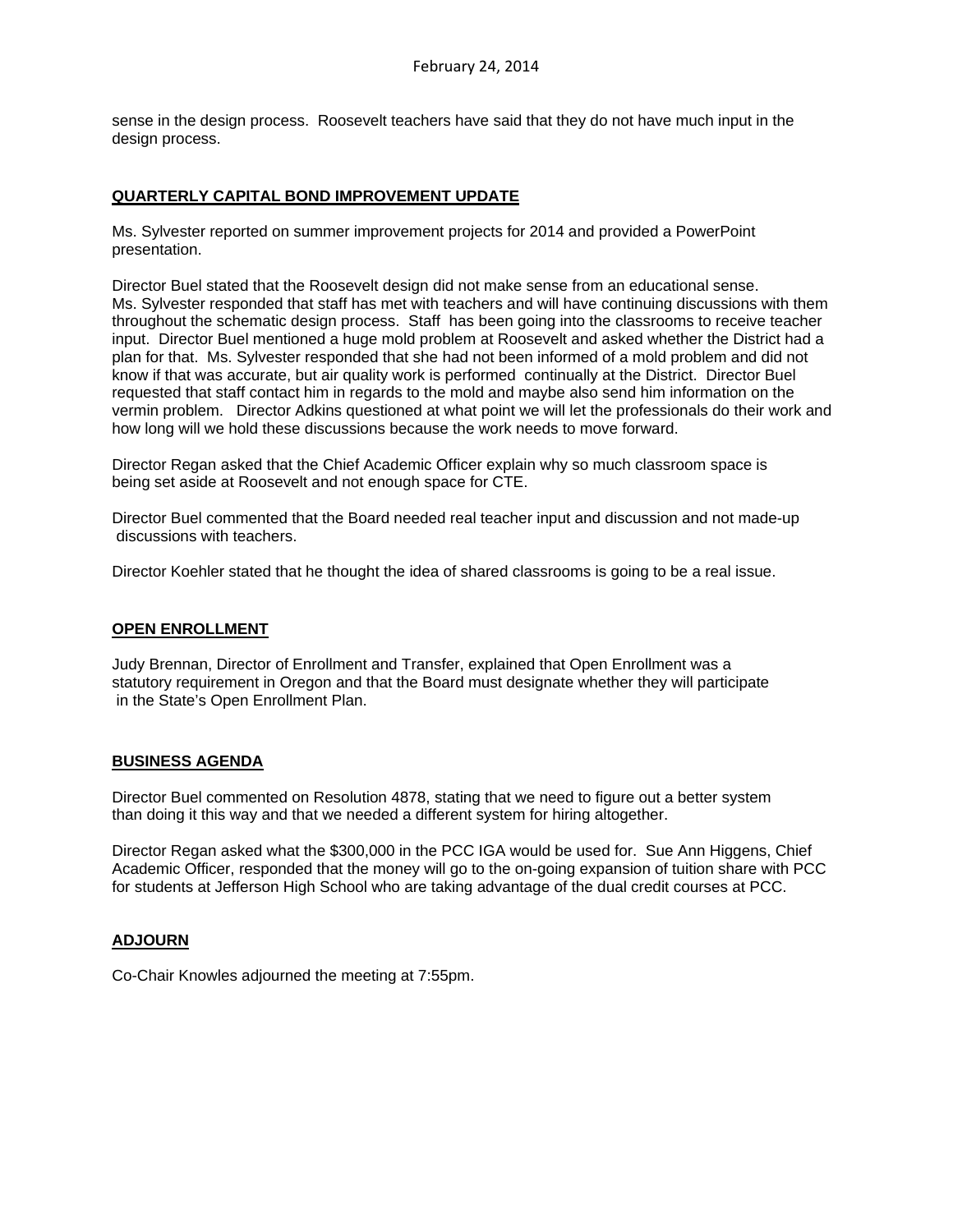# **Personnel**

The Superintendent RECOMMENDED adoption of the following items:

# Number 4873 and 4874

Director Belisle moved and Director Morton seconded the motion to adopt the above numbered items. The motion was put to a voice vote and passed unanimously (yes-7, no-0; with Student Representative Davidson voting yes, unofficial).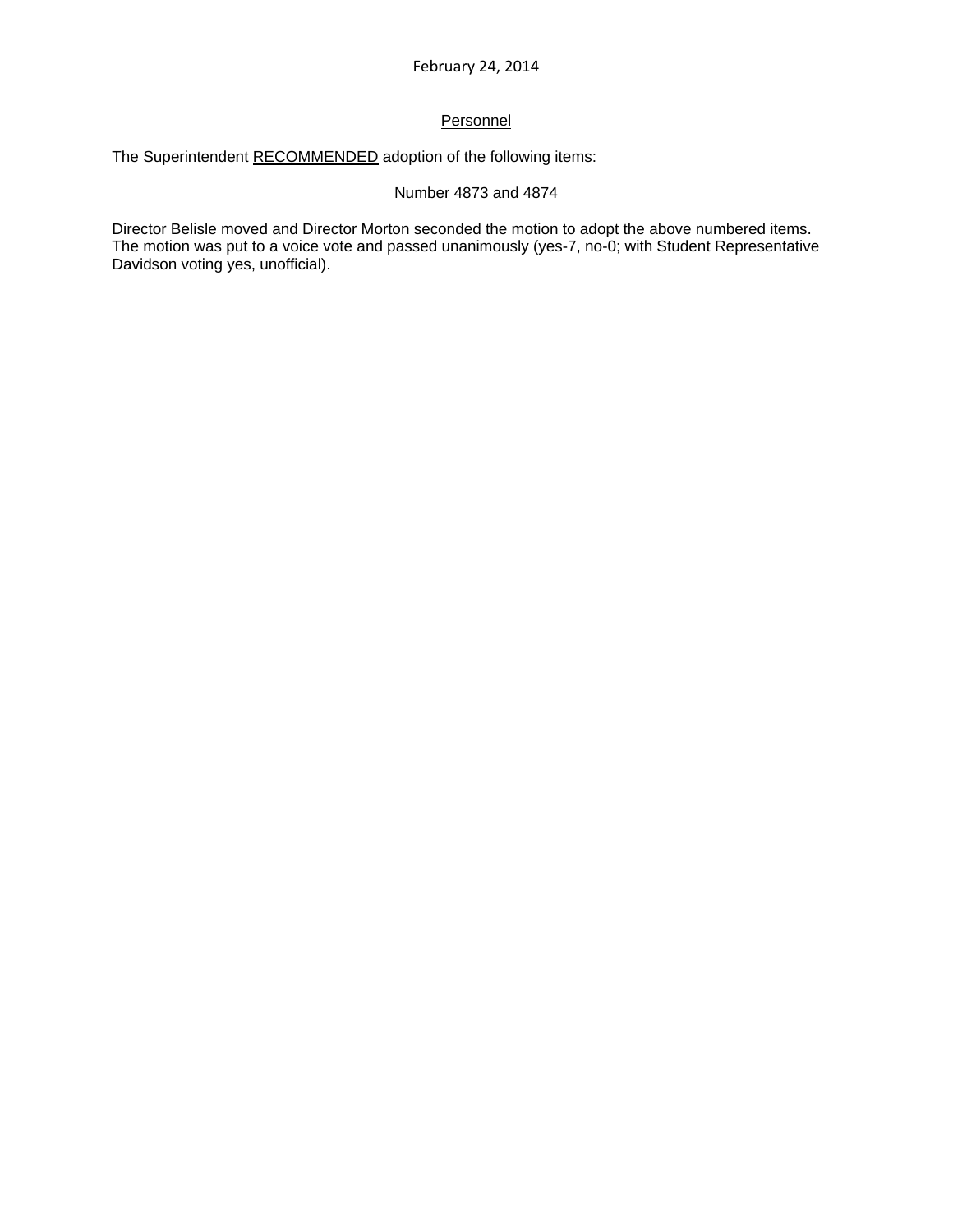#### Election of First-year Probationary Teacher (Part-time)

# **RECITAL**

On the advice of the Chief Human Resources Officer, the Superintendent recommends that the teacher listed below be elected as a First-year Probationary Teacher.

## **RESOLUTION**

The Board of Education accepts the Superintendent's recommendation, and by this resolution hereby elects as First-year Probationary Teacher for the school year 2013-14 the following person, subject to the employment terms and conditions set out in the standard form contract approved by legal counsel for the District and with all to be placed on the applicable Salary Guide that now exists or is hereafter amended:

| First | Last   | ID     |  |
|-------|--------|--------|--|
| Damon | Keller | 011265 |  |

*S. Murray*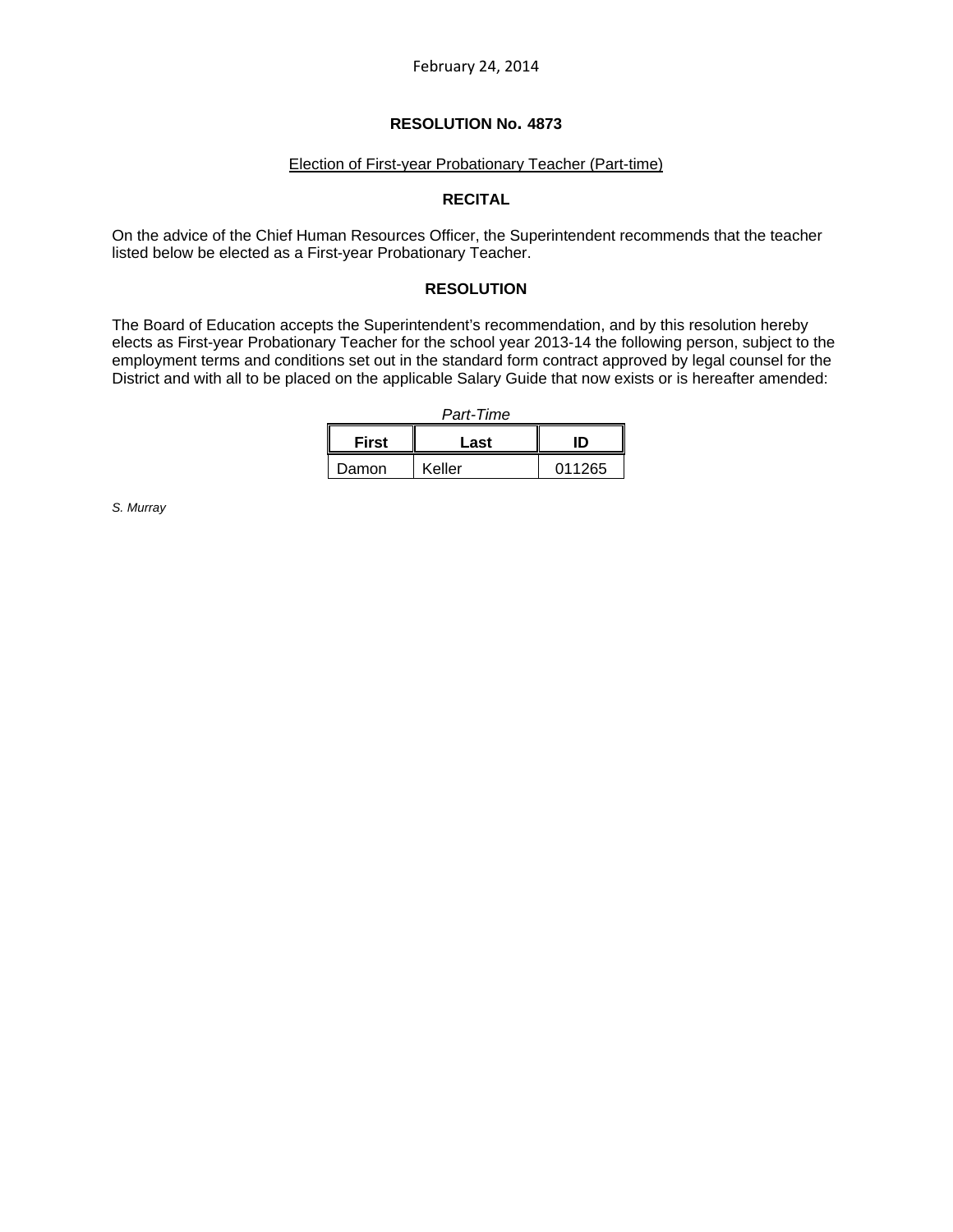## Appointment of Temporary Teachers and Notice of Non-renewal

# **RESOLUTION**

The Board of Education accepts the recommendation to designate the following persons as temporary teachers for the term listed below. These temporary contracts will not be renewed beyond their respective termination dates because the assignments are temporary and District does not require the teachers' services beyond completion of their respective temporary assignments.

| <b>First</b> | Last          | ID     | Eff. Date  | <b>Term Date</b> |
|--------------|---------------|--------|------------|------------------|
| Matthew      | <b>Burger</b> | 022411 | 1/21/2014  | 4/11/2014        |
| Monica       | Daucourt      | 022453 | 1/8/2014   | 6/13/2014        |
| Michelle     | Dumas         | 004023 | 1/31/2014  | 6/13/2014        |
| Meghan       | Eigo          | 019557 | 1/8/2014   | 4/18/2014        |
| Erin         | Hanlon        | 015933 | 10/14/2013 | 6/13/2014        |
| Keri         | Higginbottom  | 011099 | 12/16/2013 | 4/10/2014        |
| Alexis       | Howell-Kubler | 020582 | 11/12/2013 | 3/14/2014        |
| Jennifer     | Jackson       | 022637 | 1/14/2014  | 6/13/2014        |
| Erika        | Johnson       | 019750 | 1/27/2014  | 6/13/2014        |
| Adam         | Kopet         | 019990 | 1/27/2014  | 6/13/2014        |
| Piper        | Macnab        | 022630 | 12/20/2013 | 2/28/2014        |
| lan          | Mandis        | 021479 | 1/28/2014  | 6/13/2014        |
| Christopher  | Mead          | 022695 | 2/10/2014  | 6/13/2014        |
| Maureen      | O'Dea         | 005844 | 1/16/2014  | 6/13/2014        |
| Lisa         | Parsons       | 022664 | 1/21/2014  | 6/13/2014        |
| Sean         | Pollock       | 021296 | 1/6/2014   | 3/21/2014        |
| Debra        | Ramsey        | 021732 | 1/6/2014   | 6/13/2014        |
| George       | Ten Eyck      | 021973 | 1/23/2014  | 5/2/2014         |
| Kurt         | Weist         | 015939 | 12/20/2013 | 6/13/2014        |

*S. Murray*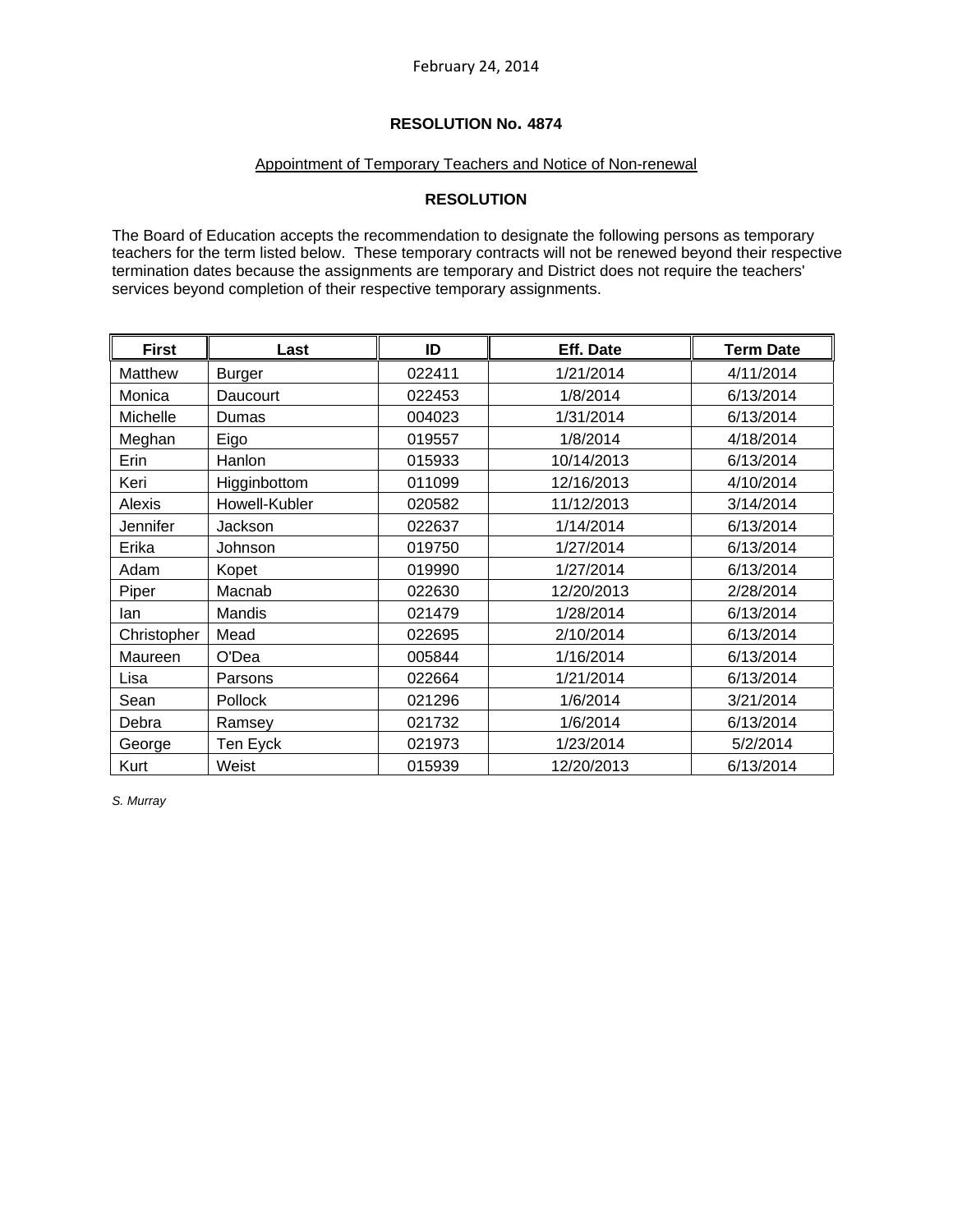# Purchases, Bids, Contracts

The Superintendent RECOMMENDED adoption of the following items:

## Number 4875 and 4876

Director Belisle moved and Director Morton seconded the motion to adopt the above numbered items. The motion was put to a voice vote and passed unanimously (yes-7, no-0; with Student Representative Davidson voting yes, unofficial).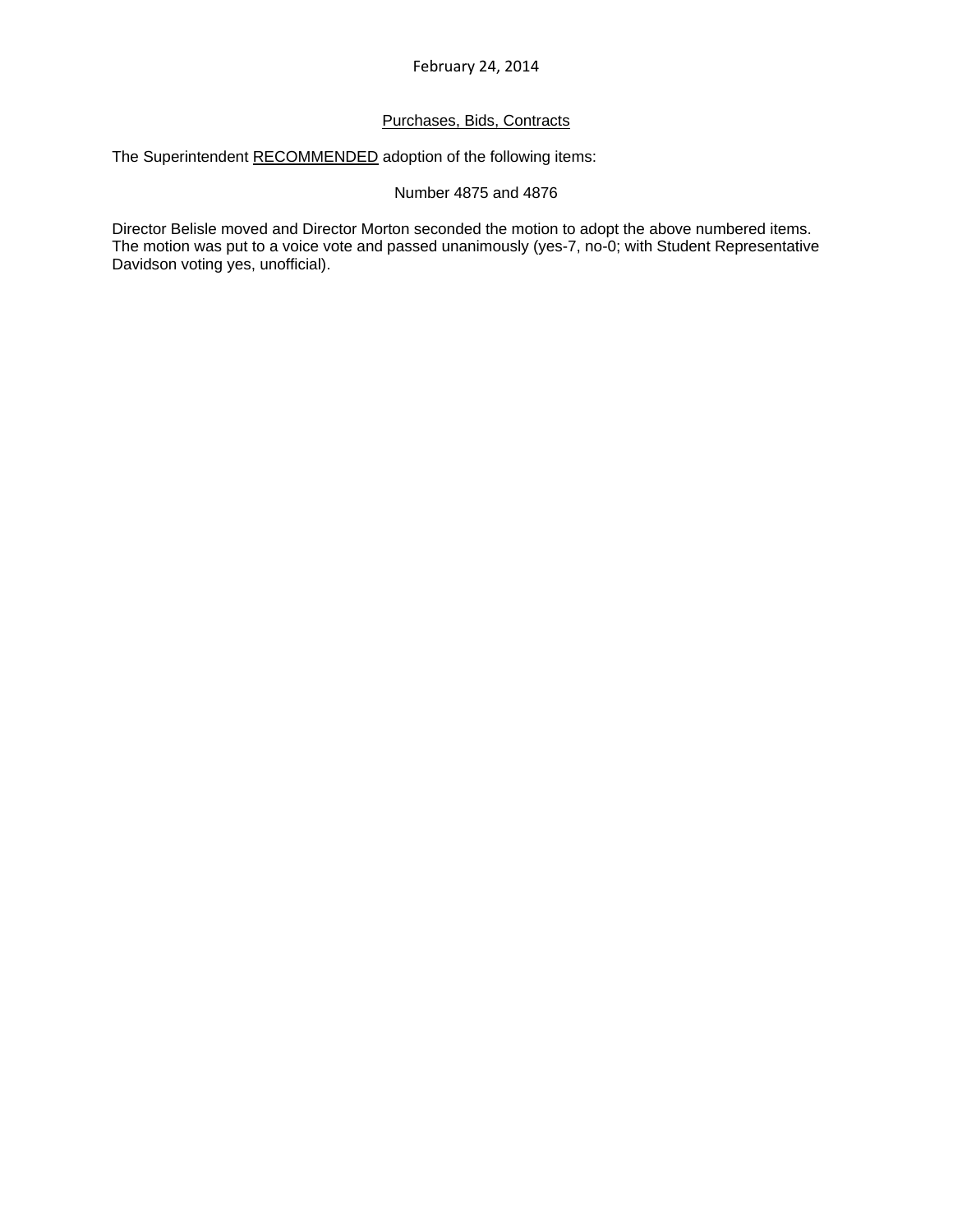#### Revenue Contracts that Exceed \$25,000 Limit for Delegation of Authority

## **RECITAL**

Portland Public Schools ("District") Public Contracting Rules PPS-45-0200 ("Authority to Approve District Contracts; Delegation of Authority to Superintendent") requires the Board of Education ("Board") to enter into and approve all contracts, except as otherwise expressly authorized. Contracts exceeding \$25,000 per contractor are listed below.

## **RESOLUTION**

The Superintendent recommends that the Board approve these contracts. The Board accepts this recommendation and by this resolution authorizes the Deputy Clerk to enter into agreements in a form approved by General Counsel for the District.

## **NEW REVENUE CONTRACTS**

No New Revenue Contracts

## **NEW INTERGOVERNMENTAL AGREEMENTS / REVENUE ("IGA/Rs")**

No New IGA/Rs

## **AMENDMENTS TO EXISTING REVENUE CONTRACTS**

| <b>Contractor</b>                      | Contract<br>Amendment<br>Term    | <b>Contract Type</b>                                                              | <b>Description of Services</b>                                                                    | Amendment<br>Amount.<br><b>Contract Total</b> | Responsible<br>Administrator,<br><b>Funding Source</b> |
|----------------------------------------|----------------------------------|-----------------------------------------------------------------------------------|---------------------------------------------------------------------------------------------------|-----------------------------------------------|--------------------------------------------------------|
| Department of Human<br><b>Services</b> | 2/25/2014<br>through<br>9/1/2016 | Intergovernmental<br>Agreement/Revenue<br>Amendment<br>IGA/R 58988<br>Amendment 2 | District-wide: DHS will<br>reimburse District for student<br>foster care transportation<br>costs. | \$100,000<br>\$255,000                        | T. Brady<br><b>Fund 101</b><br>Dept. 5560              |

# **LIMITED SCOPE REAL PROPERTY REVENUE AGREEMENTS AND AMENDMENTS**

No Limited Scope Real Property Revenue Agreements or Amendments

*N. Sullivan*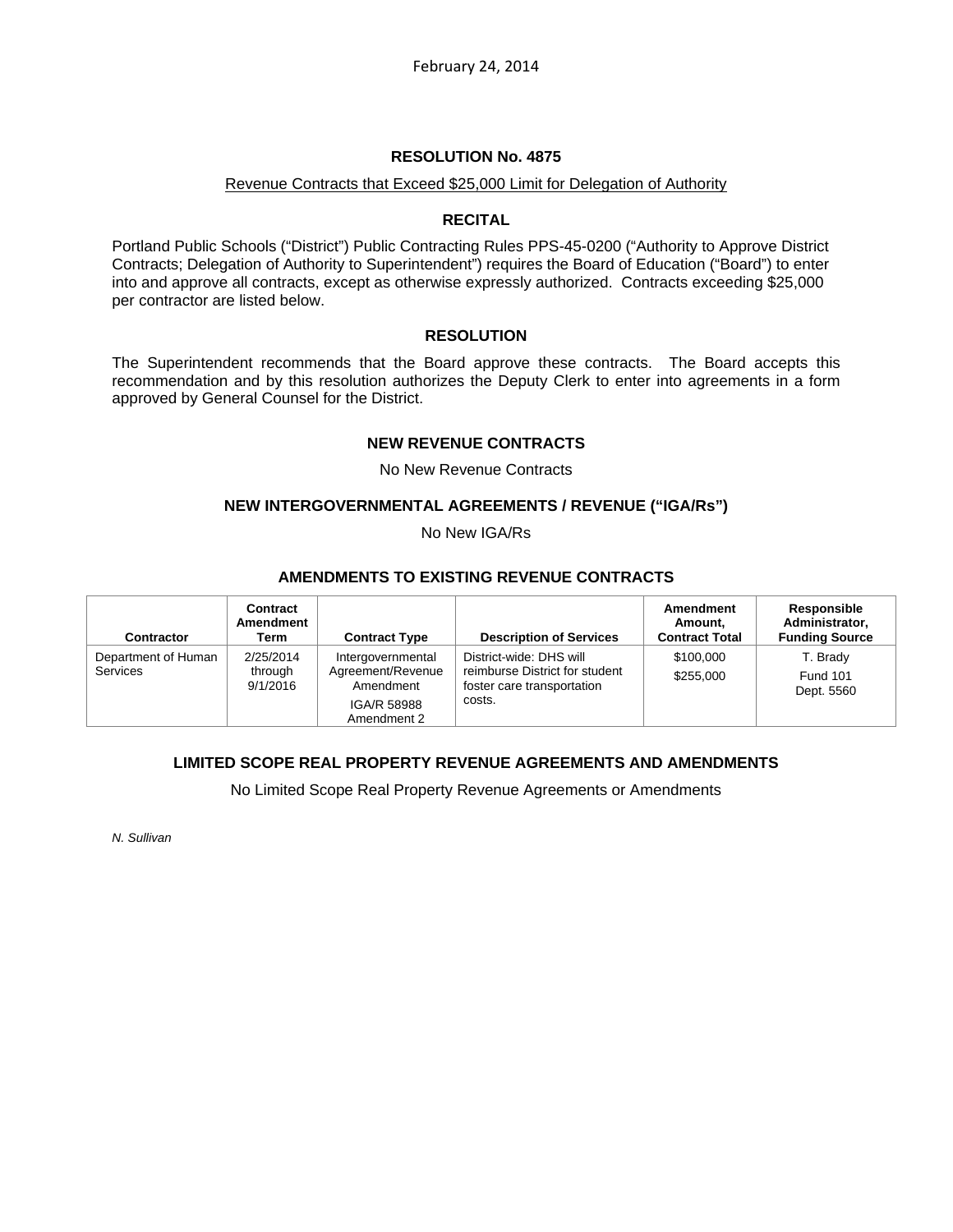## Expenditure Contracts that Exceed \$150,000 for Delegation of Authority

# **RECITAL**

Portland Public Schools ("District") Public Contracting Rules PPS-45-0200 ("Authority to Approve District Contracts; Delegation of Authority to Superintendent") requires the Board of Education ("Board") enter into contracts and approve payment for products, materials, supplies, capital outlay, equipment, and services whenever the total amount exceeds \$150,000 per contract, excepting settlement or real property agreements. Contracts meeting this criterion are listed below.

## **RESOLUTION**

The Superintendent recommends that the Board approve these contracts. The Board accepts this recommendation and by this resolution authorizes the Deputy Clerk to enter into agreements in a form approved by General Counsel for the District.

| <b>Contractor</b>                              | <b>Contract</b><br><b>Term</b>     | <b>Contract Type</b>                               | <b>Description of Services</b>                                                                                                                  | <b>Contract</b><br><b>Amount</b> | Responsible<br>Administrator,<br><b>Funding Source</b>         |
|------------------------------------------------|------------------------------------|----------------------------------------------------|-------------------------------------------------------------------------------------------------------------------------------------------------|----------------------------------|----------------------------------------------------------------|
| AllSafe Fire &<br>Security                     | 2/25/2014<br>through<br>9/30/2014  | Construction<br><b>Services</b><br>C xxxxx         | Boise Eliot: Provide and install<br>new fire alarm system.<br>ITB 2013-1740                                                                     | \$168,626                        | T. Magliano<br><b>Fund 438</b><br>Dept. 5597<br>Project J0149  |
| <b>EC Electric</b><br>Construction<br>Company  | 2/25/2014<br>through<br>7/31/2014  | Construction<br><b>Services</b><br>C xxxxx         | Multiple Sites: Access control<br>and video monitoring in 20<br>locations as part of the Access<br>Control Project - Phase III<br>ITB 2013-1719 | \$546,570                        | T. Magliano<br><b>Fund 404</b><br>Dept. 5597<br>Project X0105  |
| <b>InLine Commercial</b><br>Construction, Inc. | 2/25/2014<br>through<br>12/31/2014 | Construction<br><b>Services</b><br>C xxxxx         | Wire Glass Replacement: 30<br>Sites - Install safety glass at<br>various locations throughout<br>the District.<br>ITB 2013-1716                 | \$186,968                        | T. Magliano<br><b>Fund 438</b><br>Dept. 5597<br>Project J0164  |
| <b>Arctic Mechanical</b><br>Services           | 3/3/2014<br>through<br>11/3/2014   | Construction<br><b>Services</b><br>C xxxxx         | BESC: Replacement of two<br>leaking cooling tower units<br>ITB 2013-1661                                                                        | \$189,349                        | T. Magliano<br><b>Fund 421</b><br>Dept. 5597<br>Projects E0120 |
| <b>Global Pacific</b><br>Environmental LLC     | 3/1/2014<br>through<br>3/1/2016    | <b>Services</b><br>Requirements<br><b>SR</b> xxxxx | District wide: Hazardous<br><b>Materials Abatement Services</b><br>on an as-needed basis.<br>RFPQ 2012-1548                                     | Not-To-Exceed<br>\$150,000       | T. Magliano<br><b>Fund 191</b><br>Dept. 5597<br>Project F1051  |
| <b>IRS Environmental of</b><br>Portland, Inc.  | 3/1/2014<br>through<br>3/1/2016    | <b>Services</b><br>Requirements<br><b>SR xxxxx</b> | District wide: Hazardous<br><b>Materials Abatement Services</b><br>on an as-needed basis.<br>RFPQ 2012-1548 *                                   | Not-To-Exceed<br>\$150,000       | T. Magliano<br><b>Fund 191</b><br>Dept. 5597<br>Project F1051  |
| <b>NCM Contracting</b><br>Group, LP            | 3/1/2014<br>through<br>3/1/2016    | <b>Services</b><br>Requirements<br><b>SR xxxxx</b> | District wide: Hazardous<br><b>Materials Abatement Services</b><br>on an as-needed basis.<br>RFPQ 2012-1548 *                                   | Not-To-Exceed<br>\$150,000       | T. Magliano<br><b>Fund 191</b><br>Dept. 5597<br>Project F1051  |

# **NEW CONTRACTS**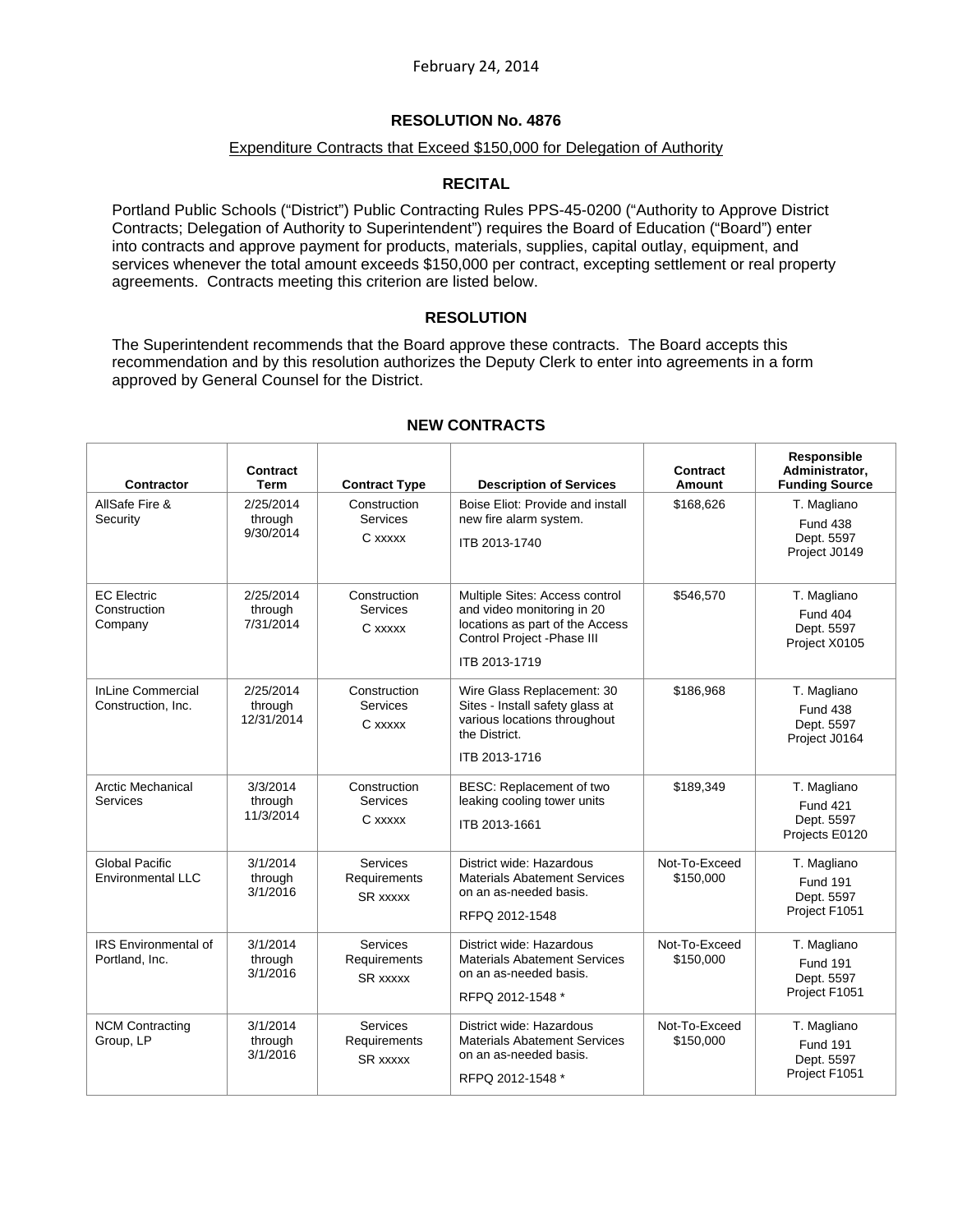| NetCompliance<br>Environmental<br>Services, LLC | 3/1/2014<br>through<br>3/1/2016 | <b>Services</b><br>Requirements<br><b>SR xxxxx</b> | District wide: Hazardous<br><b>Materials Abatement Services</b><br>on an as-needed basis.<br>RFPQ 2012-1548 * | Not-To-Exceed<br>\$150,000 | T. Magliano<br><b>Fund 191</b><br>Dept. 5597<br>Project F1051 |
|-------------------------------------------------|---------------------------------|----------------------------------------------------|---------------------------------------------------------------------------------------------------------------|----------------------------|---------------------------------------------------------------|
| Pacific Northwest<br>Environmental, LLC         | 3/1/2014<br>through<br>3/1/2016 | <b>Services</b><br>Requirements<br>SR xxxxx        | District wide: Hazardous<br><b>Materials Abatement Services</b><br>on an as-needed basis.<br>RFPQ 2012-1548 * | Not-To-Exceed<br>\$150,000 | T. Magliano<br>Fund 191<br>Dept. 5597<br>Project F1051        |
| Performance<br>Abatement Services.<br>Inc.      | 3/1/2014<br>through<br>3/1/2016 | <b>Services</b><br>Requirements<br>SR xxxxx        | District wide: Hazardous<br><b>Materials Abatement Services</b><br>on an as-needed basis.<br>RFPQ 2012-1548 * | Not-To-Exceed<br>\$150,000 | T. Magliano<br><b>Fund 191</b><br>Dept. 5597<br>Project F1051 |
| <b>Professional Minority</b><br>Group           | 3/1/2014<br>through<br>3/1/2016 | <b>Services</b><br>Requirements<br>SR xxxxx        | District wide: Hazardous<br><b>Materials Abatement Services</b><br>on an as-needed basis.<br>RFPQ 2012-1548 * | Not-To-Exceed<br>\$150,000 | T. Magliano<br><b>Fund 191</b><br>Dept. 5597<br>Project F1051 |
| Rose City<br>Contracting, Inc.                  | 3/1/2014<br>through<br>3/1/2016 | <b>Services</b><br>Requirements<br>SR xxxxx        | District wide: Hazardous<br><b>Materials Abatement Services</b><br>on an as-needed basis.<br>RFPQ 2012-1548 * | Not-To-Exceed<br>\$150,000 | T. Magliano<br><b>Fund 191</b><br>Dept. 5597<br>Project F1051 |

# **NEW INTERGOVERNMENTAL AGREEMENTS ("IGAs")**

| <b>Contractor</b>                    | Contract<br>Term                 | <b>Contract Type</b>                        | <b>Description of Services</b>                                                                                                                                 | Contract<br>Amount | Responsible<br>Administrator,<br><b>Funding Source</b> |
|--------------------------------------|----------------------------------|---------------------------------------------|----------------------------------------------------------------------------------------------------------------------------------------------------------------|--------------------|--------------------------------------------------------|
| <b>Portland Community</b><br>College | 7/1/2013<br>through<br>9/30/2014 | Intergovernmental<br>Agreement<br>IGA 60533 | Jefferson: Continue to provide<br>the Middle College Partnership<br>allowing high school students<br>an opportunity to earn high<br>school and college credit. | \$300,000          | T. Goodall<br><b>Fund 101</b><br>Dept. 5404            |

**\***Solicitation RFPQ 2012-1548 resulted in multiple contract awards which collectively exceed \$150,000.

# **AMENDMENTS TO EXISTING CONTRACTS**

No New Amendments to Existing Contracts

*N. Sullivan*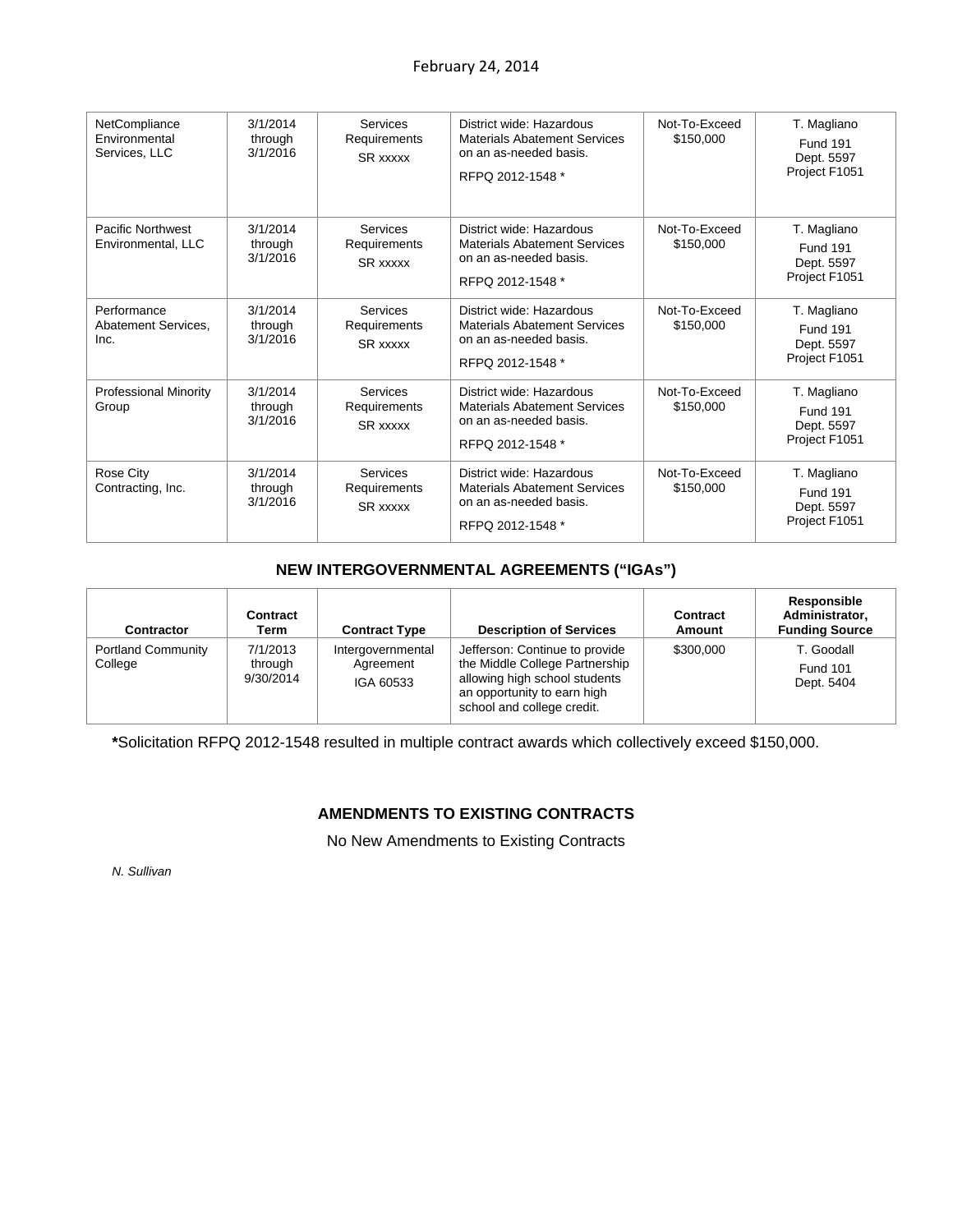# Other Items Requiring Board Action

The Superintendent RECOMMENDED adoption of the following items:

## Numbers 4877 through 4880

During the Committee of the Whole, Director Regan moved and Director Morton seconded the motion to adopt Resolution 4877. The motion was put to a voice vote and passed unanimously (yes-7, no-0; with Student Representative Davidson voting yes, unofficial).

During the Committee of the Whole, Director Morton moved and Director Adkins seconded the motion to adopt Resolution 4878. The motion was put to a voice vote and passed unanimously (yes-7, no-0; with Student Representative Davidson voting yes, unofficial).

Director Belisle moved and Director Morton seconded the motion to adopt the remaining above numbered items. The motion was put to a voice vote and passed unanimously (yes-7, no-0; with Student Representative Davidson voting yes, unofficial).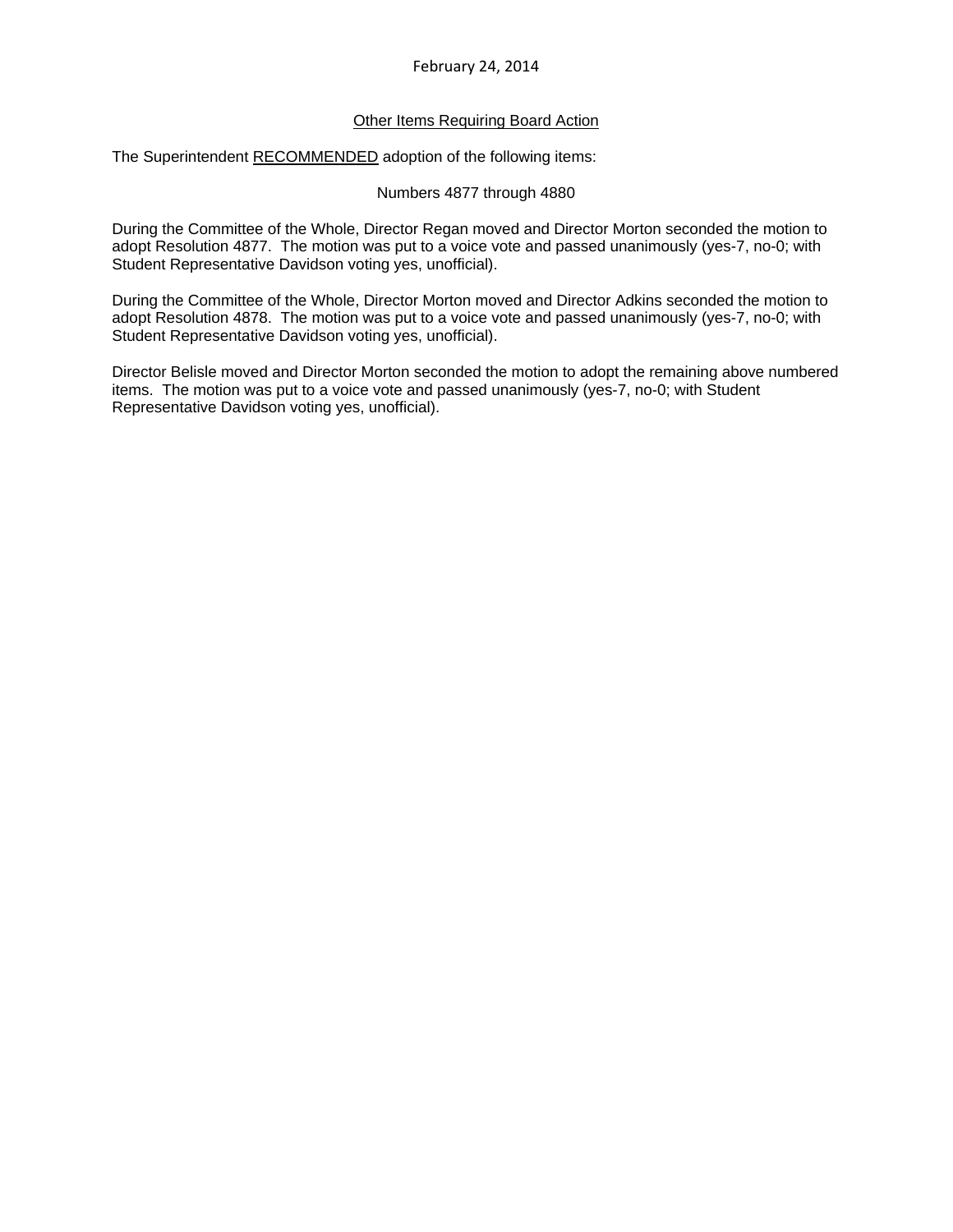#### Resolution to Recognize Classified Employees Appreciation Week March 3-7, 2014

## **RECITALS**

- A. Portland Public Schools' Classified employees are essential members of our educational team. They are often our ambassadors to the public as well as caring, familiar people in the lives of our students. On the front lines and behind the scenes, they create a positive learning environment for our students by assisting them in the classroom; preparing and serving meals; caring for their physical needs; transporting them; keeping them safe, and aiding their families. They keep our administrative and school offices humming; attend to our buildings and grounds; help us communicate with each other and our community; shepherd supplies and equipment, and so much more. We are grateful for their support.
- B. The Board of Education for Portland Public Schools acknowledges and applauds Portland Public Schools' Assistive Tech Practitioners, Attendance Monitors, Book Clerks, Bookkeepers, Bus Drivers, Campus Monitors, Clerks, Community Agents, CNA's, Custodians, Educational Assistants (ESL, Head Start, Gen Ed), Food Service Assistants, Instructional Tech Assts., Library Assistants, Licensed Physical Therapists (LPTA), Certified Occupational Therapy Assistants (COTA), Maintenance Workers, Nutrition Services, Orthopedic Equip Techs, Occupational and Physical Therapists, Para Educators (Special Ed), Secretaries, Security Techs, Sign Language Interpreters, and Transportation Route Schedulers.
- C. For their efforts on behalf of the 47,000 students in our Portland Public Schools, the classified employees deserve recognition and thanks.

#### **RESOLUTION**

1. The Board of Education declares March 3-7, 2014 Classified Employees Appreciation Week in recognition of the many daily services provided to enrich and support students in Portland Public Schools toward their highest achievement possible.

*S. Murray / T. Burton*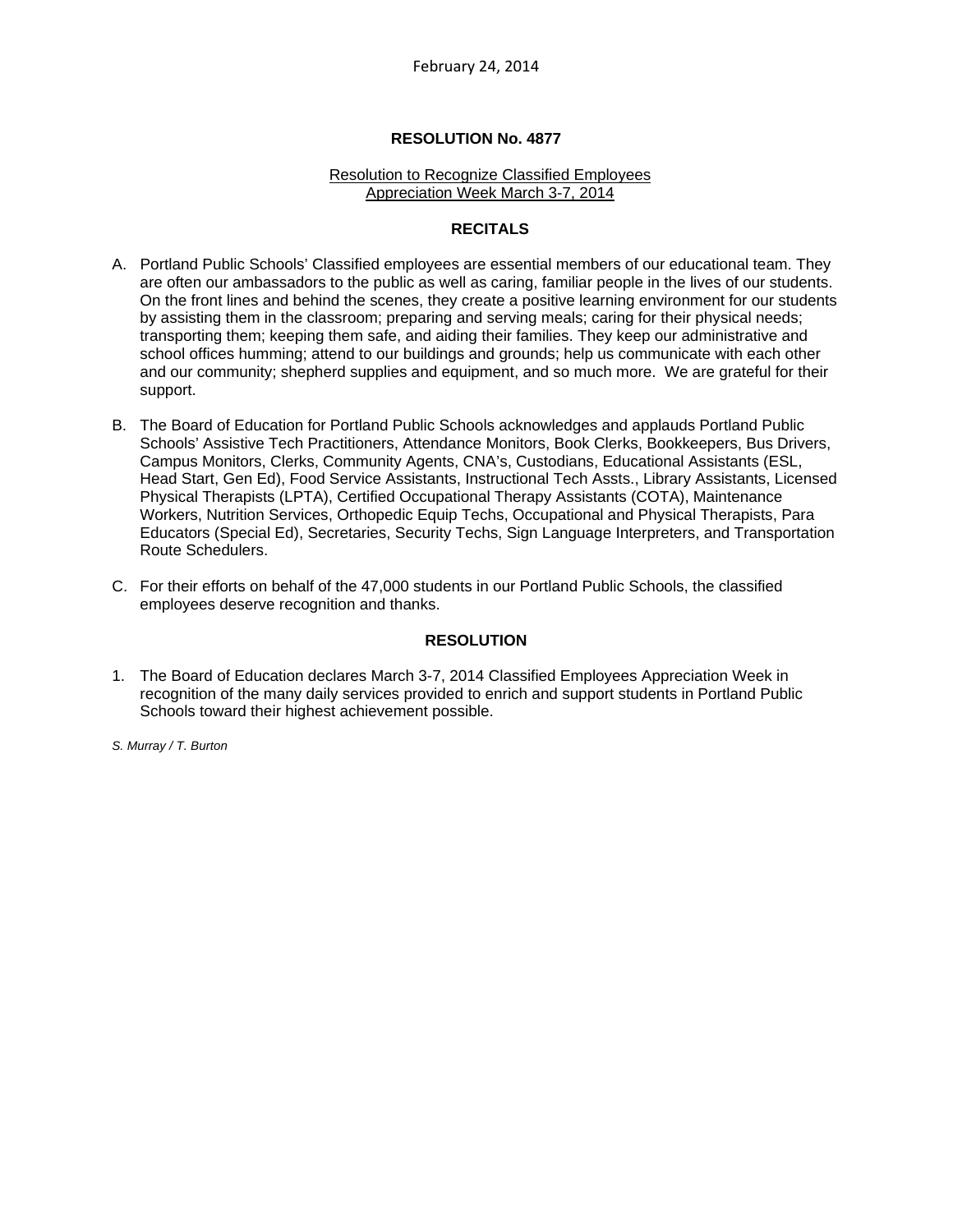#### Inter-District Transfer Procedures for 2014-15 School Year

# **RECITALS**

- A. Each year, PPS responds to more than 1,000 requests for interdistrict transfers, both for students who live within the PPS boundary to attend schools in other districts and for students from other districts to attend schools here. During the 2012-13 school year, nearly 800 non-resident students attended PPS schools with the approval of their resident district through the standard interdistrict transfer process.
- B. In June 2011, the Oregon Legislature approved House Bill 3681, which offered a new option for enrolling students from other districts, commonly referred to as "Open Enrollment". The new option allows a district to accept non-resident students without consent of their resident district. It requires:
	- A spring timeframe for announcing space, accepting applicants, running a lottery (if more applicants than space) and providing results,
	- Approval through  $12<sup>th</sup>$  grade, without the need for annual renewal, that cannot be revoked by the non-resident or resident district,
	- Resident applicants must be accepted before non-resident applicants,
	- No weighting, preference or denial can be given based on student demographics, including race, gender and family income level, or special program status, including disability, English language proficiency or athletic ability.
- C. By March 1, 2014, the School Board must determine whether PPS will participate in the "Open Enrollment" option for the 2014-15 school year. If the district chooses to participate, PPS must also announce the spaces available by school on that date.
- D. 226 PPS resident students have transferred to other districts through open enrollment in the two years since the program. The majority were student who had been approved by PPS to attend another district in the prior year, or who had been paying tuition at other schools.
- E. Participating in "Open Enrollment" has the potential to offset enrollment loss of students approved to other districts. Because resident applicants must be accepted before non-residents, open enrollment could destabilize efforts to balance enrollment between PPS schools.
- F. In June 2013, the Oregon Legislature approved House Bill 2747 which changes interdistrict transfer rules for all students, not just those applying through open enrollment, beginning in the 2014-15 school year. The legislature is slated to take up an additional bill regarding interdistrict transfers during the February 2014 special session.
- G. Current PPS enrollment systems, including the annual lottery, require changes in order to be compliant with House Bill 2747, and other legislation currently in review. The Board Policy on Student Enrollment and Transfers, 4.10.051 – P, Section VII establishes that students who are residents of the district will be given highest priority. Non-resident students are only considered after resident students are placed. In accordance with the priorities established in this policy, the District will run a separate lottery for non-resident students following the completion of the lottery cycle for resident students.
- H. Superintendent Smith recommends that PPS opt-out of the "Open Enrollment" program for the 2014-15 school year, to avoid enrollment instability in advance of a planned district-wide boundary review.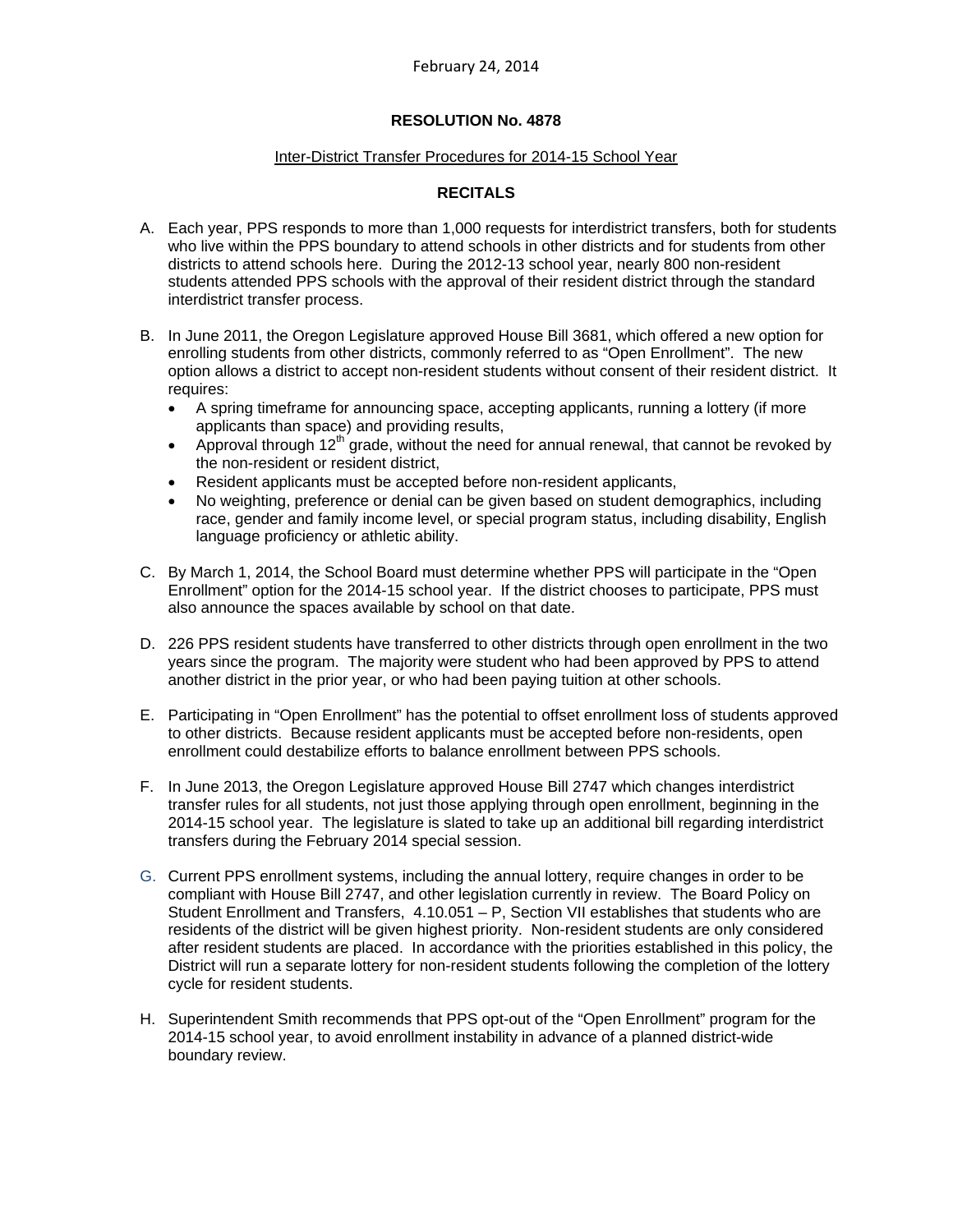**I.** Superintendent Smith further recommends that staff revise enrollment systems as necessary to comply with requirements in recent and anticipated legislation, including running a separate lottery for non-resident students, and to share with the Board later in the year the impact of those laws.

# **RESOLUTION**

- 1. The Board of Directors for Portland Public Schools accepts the Superintendent's recommendation to continue to offer our existing system for non-resident students to access PPS schools and to opt out of the interdistrict transfer option known as "Open Enrollment" for the 2014-15 school year, as provided through House Bill 3681.
- 2. The Board accepts the Superintendent's recommendation to revise existing enrollment systems to comply with recent and anticipated laws regarding interdistrict transfers, and to report the impact of the laws no later than December 2014.

*S, Higgens*